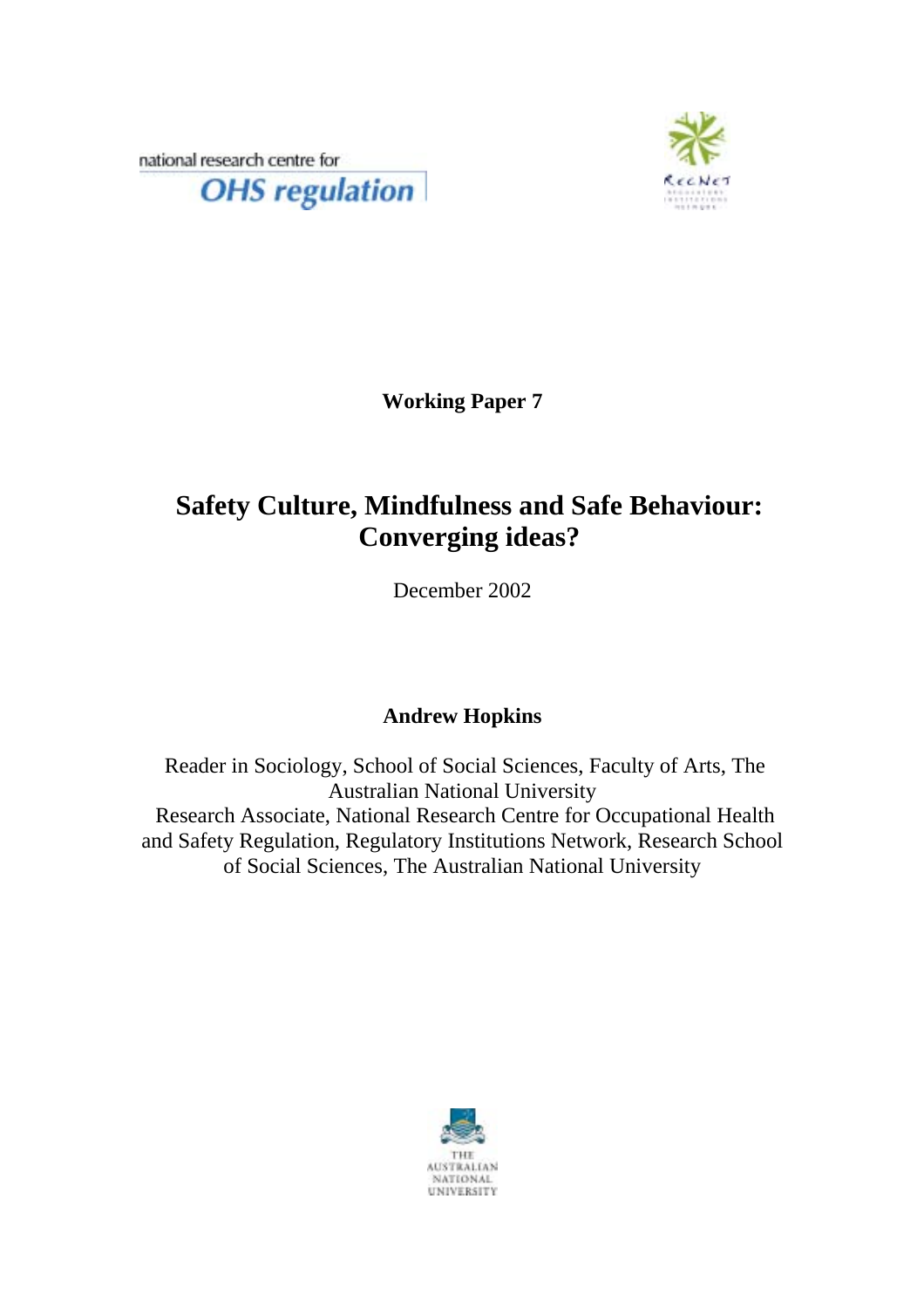## **Safety Culture, Mindfulness and Safe Behaviour: Converging ideas?** #

#### **Andrew Hopkins (Andrew.Hopkins@anu.edu.au)**

Jim Reason's book, *Managing the Risks of Organisational Accidents*,<sup>1</sup> is probably best known for its "Swiss cheese" model of how accidents occur, as well as for its distinction between active failures and latent conditions. Less well known is its penultimate chapter on safety culture, which is arguably the most useful discussion of this concept to have been published.

Safety culture is one of a number of ideas currently seen as having the potential to move organisations to higher standards of safety. A second concept which seems to spark interest whenever it is mentioned is mindfulness, advocated by Karl Weick and his associates. Safe behaviour is a third idea which very much in vogue. These three concepts are embedded in slightly different literatures, suggesting that they are more distinct than perhaps they are. The purpose of this paper is to discuss the way these ideas converge, and, in addition, to explore their limitations and tensions. The paper starts with an analysis of safety culture and then draws the connections with organisational mindfulness and safe behaviour strategies. The last section of the paper examines one distinctive safe behaviour strategy - the promotion of risk-awareness among employees.

## **SAFETY CULTURE**

Major accidents can frequently be traced to failures in safety management systems<sup>2</sup>. Even when enormous effort has gone into perfecting these systems, it seems they remain fallible. It is largely for this reason that the concept of safety culture is now receiving widespread attention. This is not to say that systems are irrelevant, but rather that they will function better in organisations which have developed a culture of safety. Reason puts it slightly differently: the inherent limitations of safety systems may matter less if organisations can develop robust safety cultures.<sup>3</sup>

#### **Do all organisations have a safety culture?**

A preliminary question that needs some consideration in this context is whether all organisations can be said to have a safety culture, or only some. Let us consider from

l

<sup>#</sup> Paper prepared for the Jim Reason Festschrift, an edited book of readings celebrating the work of a distinquished academic. 1

Aldershot: Ashgate, 1997

<sup>2</sup> See eg B. Appleton, "Piper Alpha", pp174-84 in T. Kletz , *Learning form Accidents* (Oxford: Gulf,  $1994$ 

Reason, "Beyond the limitations of safety systems", *Australian Safety News*, April 2000.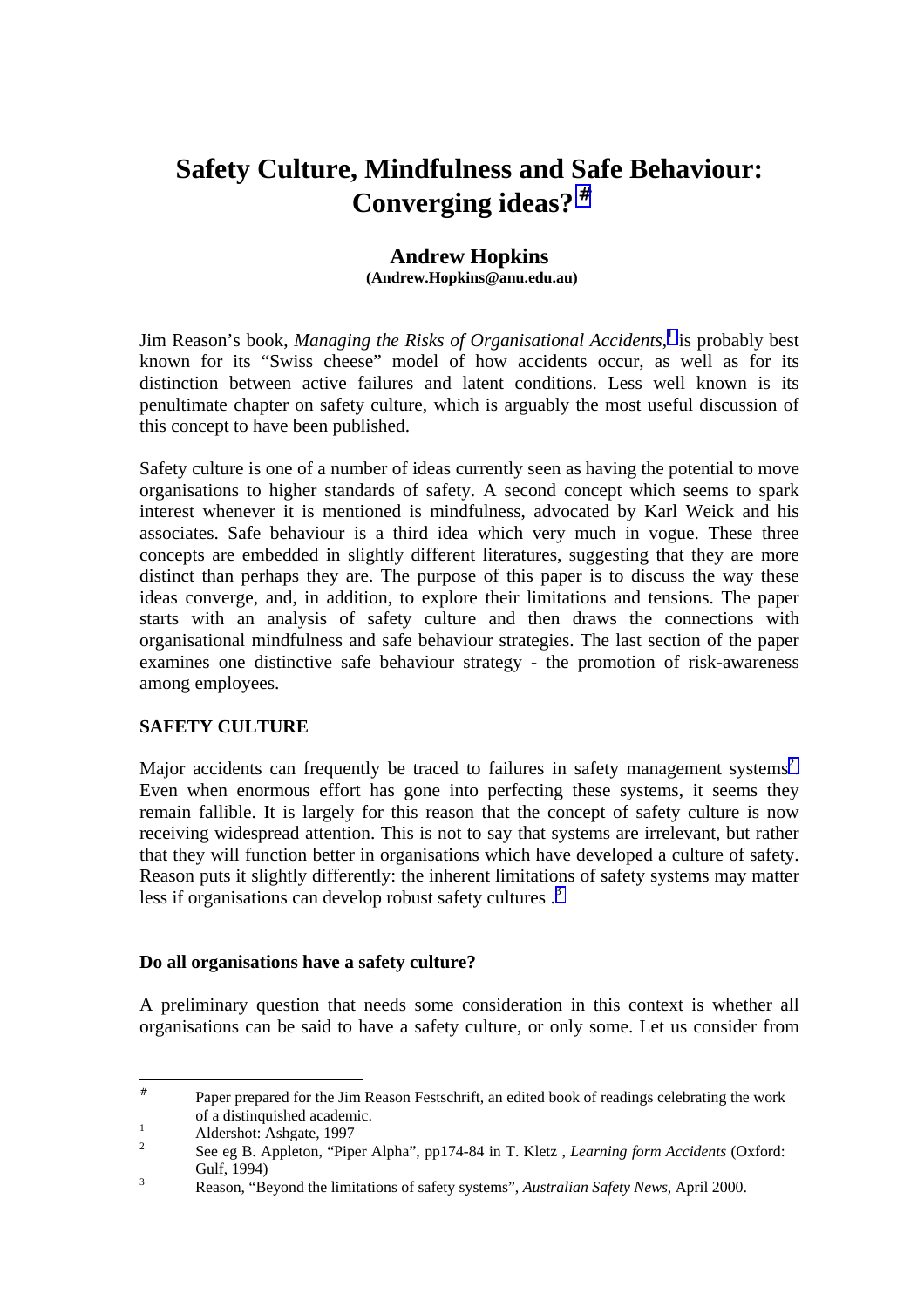this point of view the much quoted definition provided by the International Atomic Energy Agency:

(Safety culture is) that assembly of characteristics and attitudes in organisations and individuals which establishes that as an over-riding priority … safety issues receive the attention warranted by their significance.<sup>4</sup>

It is clear that, according to this definition, by no means all organisations have a safety culture; only those for which safety is an over-riding priority. That is certainly Reason's position: "Like a state of grace, a safety culture is something that is striven for but rarely attained".<sup>5</sup> Hudson, too, suggests that only after an organisation has passed a certain stage of development in its focus on safety can it be said to have a safety culture.<sup>6</sup> In what follows I shall describe this as the restricted concept of safety culture.

The alternative usage is that all organisations can be said to have a safety culture, which may vary in its effectiveness. I call this the broad conception. On this view, safety cultures which have a strong focus on safety can be distinguished from those with a weaker focus by calling them positive, or full, or true, or strong safety cultures. A great deal of empirical research is premised on this idea that all organisations have a safety culture of sorts, the research objective being to assess, or measure, or investigate the extent to which an organisation's safety culture is indeed focussed on safety. Some researchers seem to have it both ways: they explicitly adopt the restricted definition but then implicitly proceed on the basis of the broad definition by carrying out research to determine the strength of an organisation's safety culture.

Part of the reason for this confusion is to do with language. As Hale points out,<sup>7</sup> "safety" culture" has been treated as largely synonymous with "safety climate" in the empirical research literature. The two terms have been fighting for supremacy and the trend has been for "culture" to gain ground at the expense of "climate". However the two have different linguistic consequences. Talk of safety climate and safety climate surveys does not presuppose a climate *favourable* to safety. In contrast, the term safety culture does convey the idea of a culture focussed on safety. In short, the English language suggests a distinction between these two terms and to treat them as synonymous creates needless confusion.

Hale suggests that the confusion might be avoided by talking of the "cultural influences on safety",<sup>8</sup> which in no way pre-supposes a positive attitude to safety and invites empirical research on the extent to which a culture is indeed safety-focussed. One might suggest, further, that where a culture exhibits a strong emphasis on safety it be referred to as a "culture of safety", a relatively unambiguous term. Hale's view, however, is that the term "safety culture" is now so ingrained that there is no alternative but to continue using it and to cope with the confusion. My own view is that it can and should be avoided, but since I am discussing an existing literature I continue using it here, reluctantly. Readers should understand, however, that I follow Reason and Hudson in

 $\frac{1}{4}$  Quoted in J Reason, 1997 *op cit*, p 194. The definition was formulated for nuclear power plants but it is obviously generalisable.

 $Op \, cit, p \, 220$ 

P Hudson, "Safety culture – the way ahead? Theory and practical principles", unpublished paper, 1999 p2

<sup>&</sup>lt;sup>7</sup><br>A Hale, "Culture's confusions" (2000) 34 *Safety Science* 1, p 5

*Ibid*.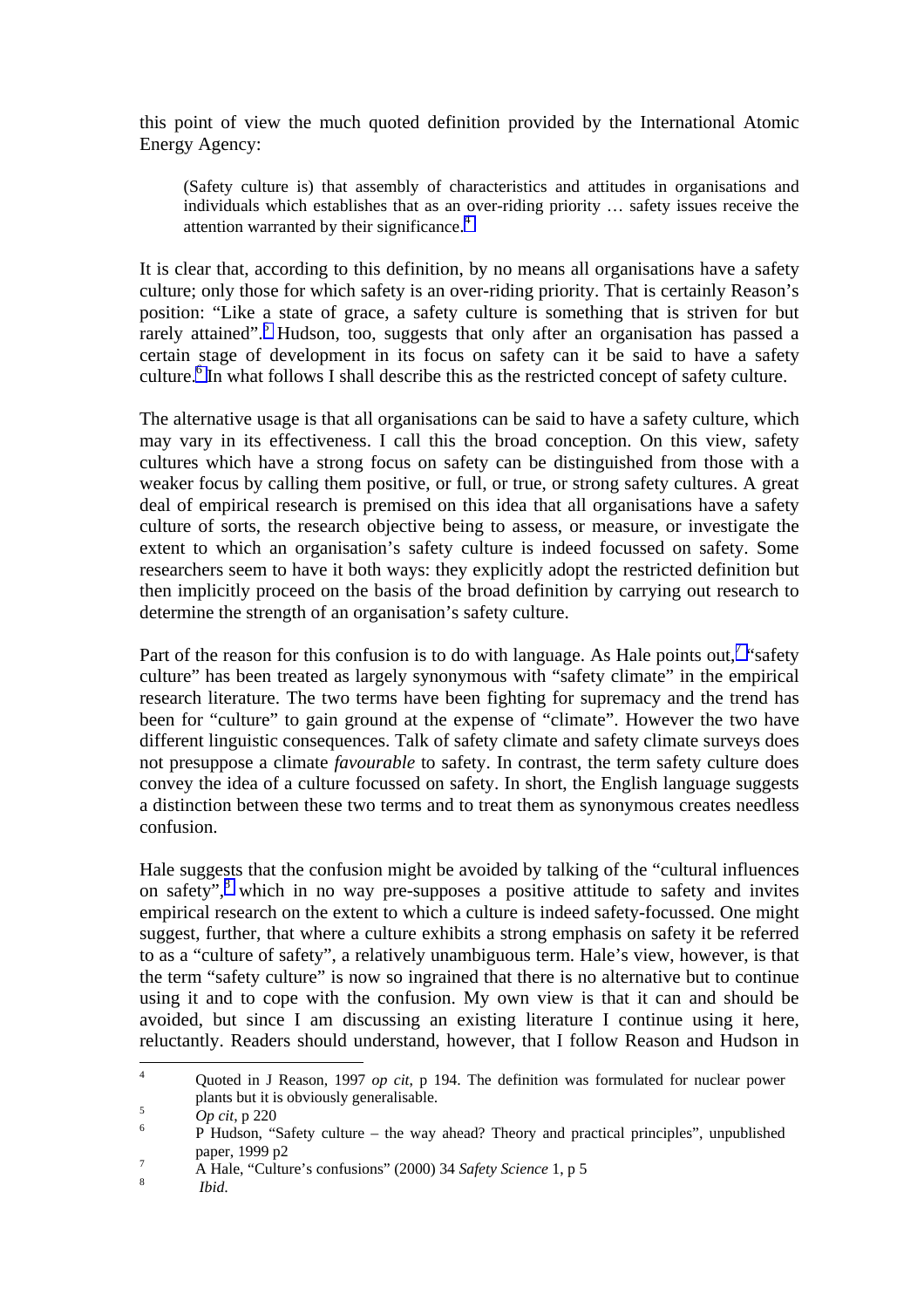using the term in its restricted sense, that is, my discussion will be about cultures of safety. I shall in fact use the terms "safety culture" and "culture of safety" interchangeably.

### **Is culture a characteristic of individuals or of groups?**

Social scientists insist that culture in general and safety culture in particular is a characteristic of groups, not of individuals. Organisations may have multiple cultures and cultures may overlap and fragment into subcultures, but always one is discussing the characteristics of a group or subgroup, not an individual. Nevertheless there is a tendency in management circles to slip into seeing culture as an individual level phenomenon.

Consider the following statements from the safety advisor to Esso Australia, made prior to the explosion at Esso's Longford gas plant in 1998.

Safety performance has been achieved through an unwavering commitment and dedication from all levels in the organisation to create a safety culture which is genuinely accepted by employees and contractors as one of their *primary core personal values*. 9 (emphasis added)

The aim, he said, is to "create a *mindset* that no level of injury (not even first aid) is acceptable"10 (emphasis added).

Esso draws an interesting implication from this. Since safety is about a mindset, it is something which the individual must cultivate 24 hours a day. It cannot be exclusively about occupational safety but must include safety in the home. Hence Esso's 24 hour safety program. This is how Esso's safety advisor expressed it:

Real commitment to safety can't be 'turned on' at the entrance gate at the start of the day and left behind at the gate on the way home. Safety and well-being of fellow employees is extended beyond the workplace at Esso. A true commitment to safe behaviour is developed by promoting safety as a full time (i.e. 24 hour) effort both on and off the  $job.<sup>11</sup>$ 

What is interesting about this formulation is that it sees culture as a matter of *individual* attitudes - attitudes which can be cultivated at work, but which in the final analysis are characteristics of individuals, not the organisations to which they belong. As such, the individual can take these attitudes from one context to another, from work to home, for example. This view of culture is widespread in the business world.<sup>12</sup>

It needs to be pointed out, however, that culture as mindset tends to ignore the latent conditions which underlie every workplace accident, highlighting instead workers' attitudes as the cause of accidents. If, for example, someone falls down a flight of steps, the idea of safety culture as mindset attributes this accident to worker carelessness -

<sup>.&</sup>lt;br>9 Smith, quoted in A Hopkins, *Lessons from Longford* (Sydney: CCH, 2000), p 74<br>
<sup>10</sup> *ibid.*<br>
<sup>12</sup> See the trenchant critique by Y Berger, "Why hasn't it changed on the shopfloor?", in C

Mayhew & C Peterson (eds), *Occupational Health and Safety in Australia*, (Sydney: Allen & Unwin, 1999), pp 52-64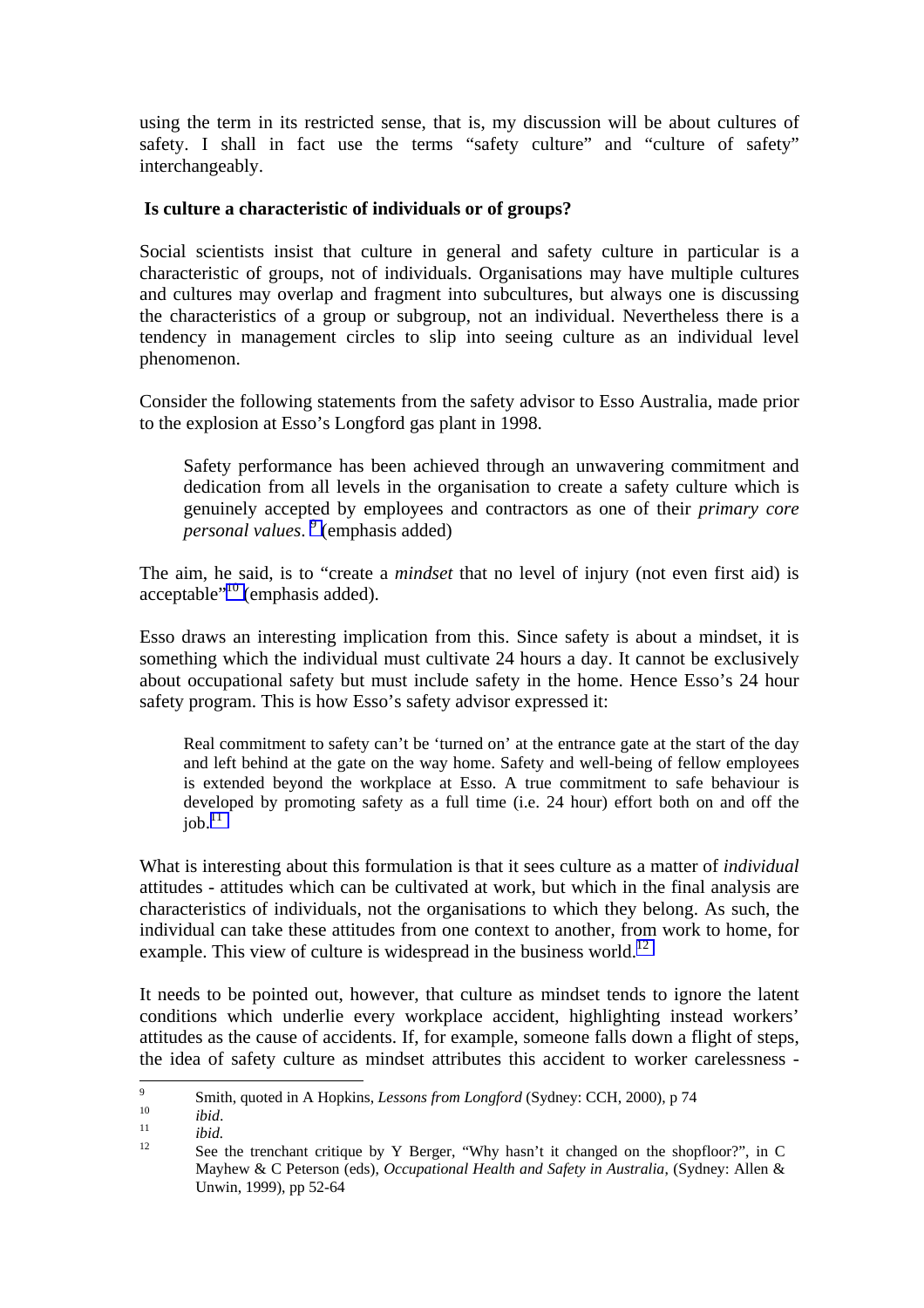perhaps the failure to use the hand rail - and ignores the possible contribution of staircase design to the accident.

Moreover, creating the right mindset among frontline workers is not a strategy which can be effective in dealing with hazards about which those workers have no knowledge and which can only be identified and controlled by management, using systematic hazard identification procedures. It is *management* culture rather than the culture of the workforce in general which is most relevant here. If culture is understood as mindset, what is required is a *management* mindset that every major hazard will be identified and controlled and a *management* commitment to make available whatever resources are necessary to ensure that the workplace is safe.

## **The content of culture**

The Esso statements above make two assumptions about culture. The first, already dealt with, is that culture is essentially an individual level phenomenon. The second is that culture is made up of *attitudes or values*. This second assumption will be examined critically in what follows.

Schein<sup>13</sup> provides a useful summary of what various writers have meant by culture: observed behavioural regularities, group norms, espoused values, formal philosophy, rules of the game, climate, embedded skills, habits of thinking, shared meanings, root metaphors. Some of these usages focus on values, in the way that the Esso statement does, but others stress behaviour as the key element of culture. Of course, since behaviour is informed by values there is no actual conflict between usages; it is simply a question of emphasis.

At times, Schein himself has emphasised the behavioural element in culture, by defining it as "the way we do things around here".<sup>14</sup> He has, in short, viewed the culture of an organization as its collective practices. More recently he has modified his formal definition so that it does not include behaviour patterns overtly but refers instead to "shared basic assumptions".<sup>15</sup> He does so on the grounds that not all behavioural regularities are determined by ideas and values; some behaviour may be based on biologically determined reactions, for example. But while not all behaviour patterns are based on shared values, shared values undoubtedly give rise to patterns of behaviour, and it is the job of the cultural analyst to identify the connections between values and behaviour. Notice that "the way we do things around here" carries with it the connotation that this is the *right,* or *appropriate* or *accepted* way to do things. Such a view stems necessarily from "shared basic assumptions". It is clear, therefore, that Schein is not repudiating his earlier definition of culture in terms of collective practices, merely refining it.

 $13$ 13 E Schein, *Organisational Culture and Leadership*, 2nd ed, (San Francisco: Jossey-Bass, 1992),

pp 8-9.<br> *op cit* p 9.<br>
"The culture of a group can now be defined as a pattern of shared basic assumptions that the group learned as it solved its problems of external adaptation and internal integration, that has worked well enough to be considered valid and, therefore, to be taught to new members as the correct way to perceive, think, and feel in relation to those problems." p12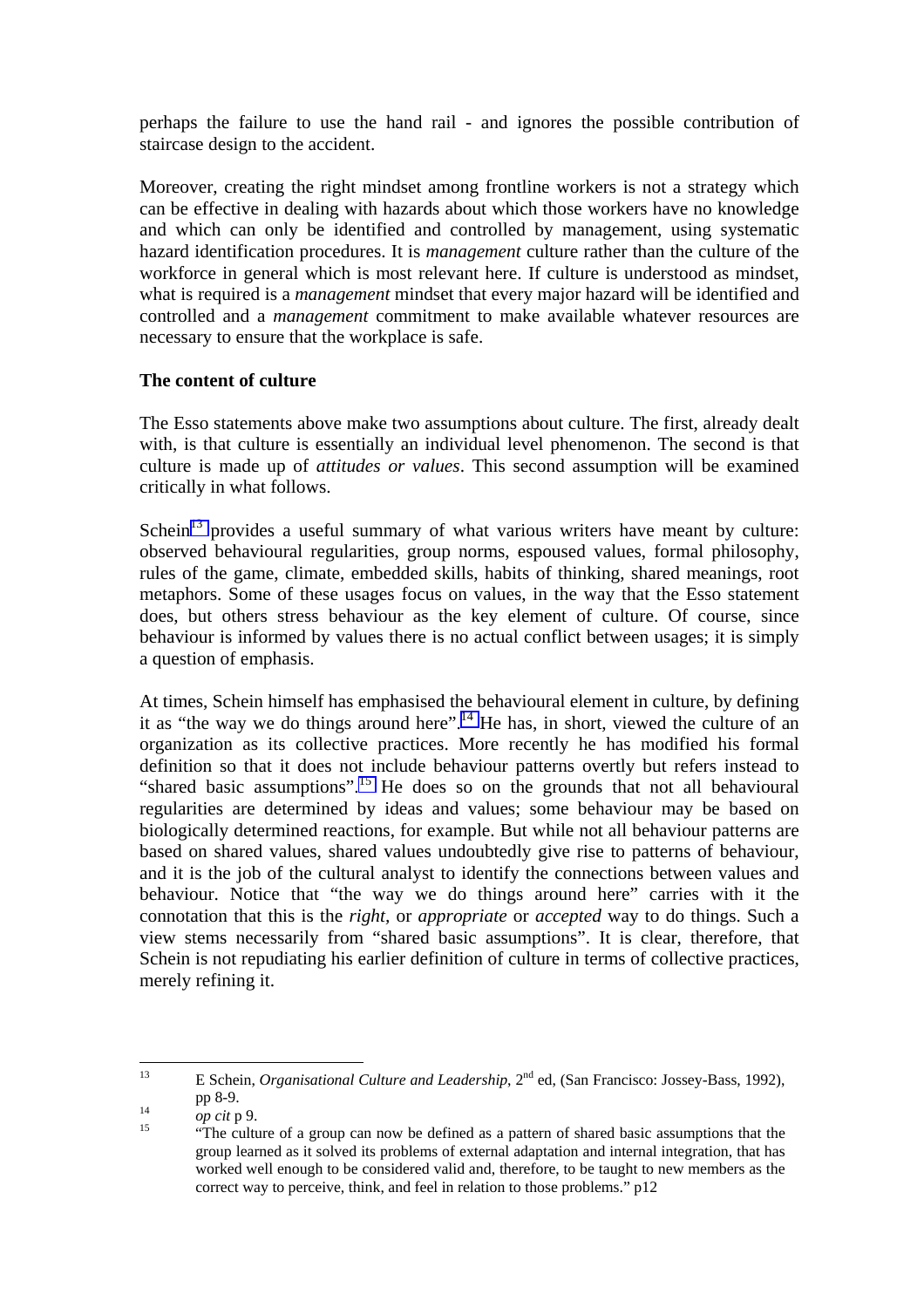Reason adopts this view of culture as collective practices and argues that it is more useful than the idea of culture as values. It is more useful because it provides a practical way to bring about culture change. Practices can be directly affected by management while values can not. Quoting Hofstede, he writes:

Changing collective values of adult people in an intended direction is extremely difficult, if not impossible. Values do change, but not according to someone's master plan. Collective practices, however, depend on organisational characteristics like structures and systems, and can be influenced in more or less predictable ways by changing these.<sup>16</sup>

An example will make the point. Suppose a university is concerned about sexual harassment and wishes to change the culture with respect to such behaviour. It may decide to try to change values directly by putting up posters condemning sexual harassment and urging people to think differently about it. By itself, this is likely to be an ineffective strategy, in part because those whose behaviour is perceived by others as harassing may not themselves perceive it as such. Moreover, if victims of sexual harassment are discouraged from complaining by procedures designed to protect alleged perpetrators from unfair accusations, one can confidently predict that the attempt to change values in this matter will be a failure. If on the other hand the university develops *practices* that facilitate complainants and effectively convey to those about whom complaints are made that their behaviour is unacceptable, one can expect real culture change.

An organisation which focuses its efforts on changing practices is not of course turning its back on value change. Psychology teaches us that human beings feel tension when their behaviour is out of alignment with their values. Such a condition is known as cognitive dissonance.<sup>17</sup> There is consequently a tendency to bring the two into alignment. If the behaviour is effectively determined by the organisation then the individual's values will shift accordingly. Thus, if an organisation constrains the individual to behave safely, the individual will begin to value safe behaviour more highly. Focussing on practices, therefore, is a not a superficial strategy which leaves the more deep-seated aspects of a culture untouched. Changing practices will in the end change values and assumptions as well.

Notice that the idea of culture as collective practices reinforces the idea that culture is specific to a group or organisation, since the practices in one organisation are unlikely to be relevant in their entirety to another. In particular, work practices may be largely inapplicable at home, rendering problematic any idea of a 24 hour safety culture.

#### **The content of a culture of safety**

The previous discussion suggests one way in which the content of a culture of safety might be specified. An organisation might be said to have a culture of safety if the practice of its employees is to comply with safety requirements. This is a relatively limited conception, a point I shall develop later. Reason advocates a far richer conception; for him, a culture of safety is equivalent to an informed culture.<sup>18</sup>

 $16$ 

<sup>16</sup> Reason, 1997, *op cit* p 194.<br>
17 A. Kahn, *Social Psychology* (Dubuque: Brown, 1984) pp 115ff.<br>
18 The following is from Reason, 1997 *op cit* chap 9.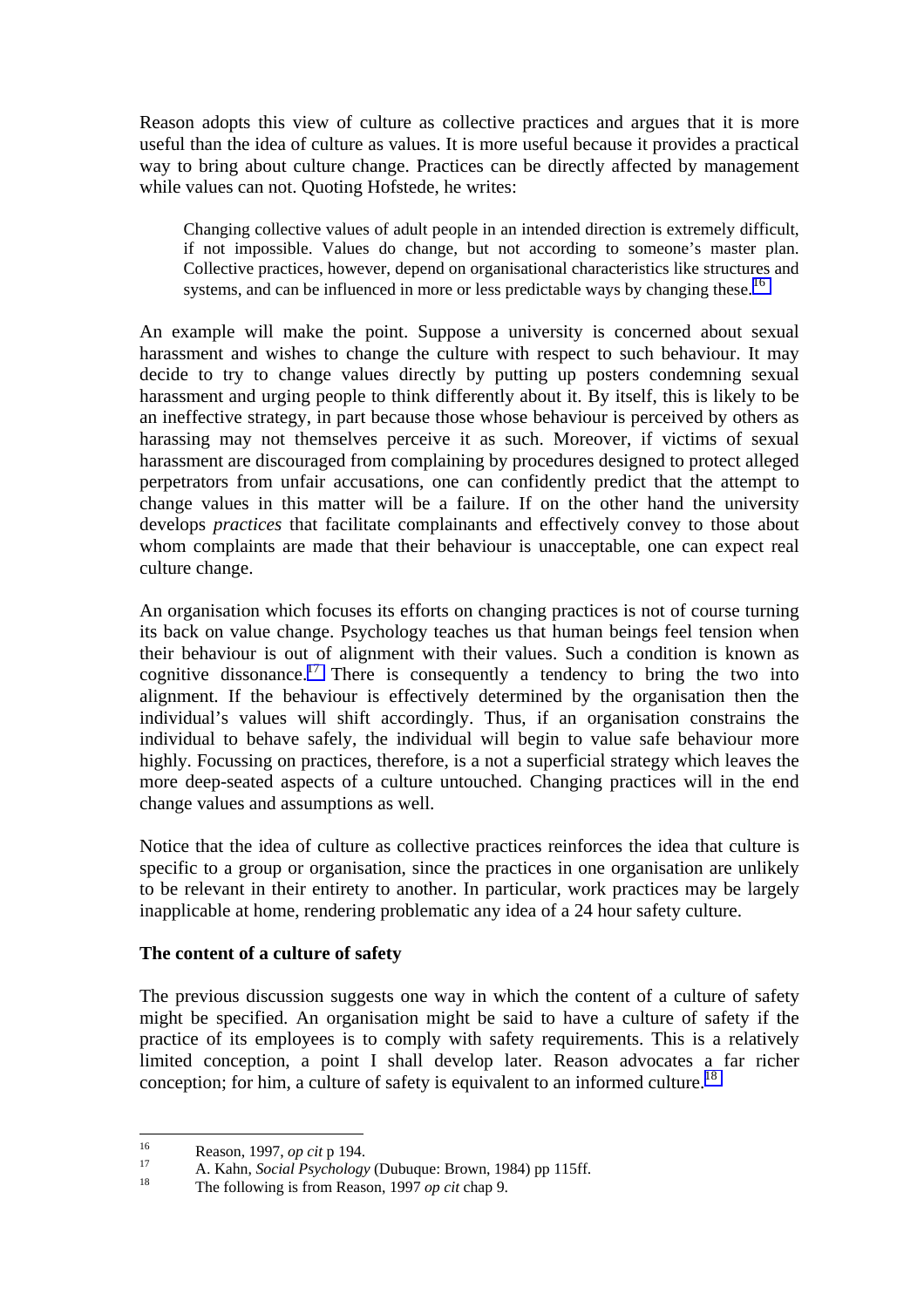The crucial feature of an informed culture is that it is a reporting culture, one in which people are prepared to report their errors and near-misses. The issue is not whether the organisation has a reporting system; it is whether, *as a matter of practice*, errors and near misses are reported.

A reporting culture depends, in turn, on how the organisation handles blame and punishment. If blame is the routine response to error, then reports will not be forthcoming. If, on the other hand, blame is reserved for truly egregious behaviour, involving recklessness or malice, reporting in general will not be discouraged. Rather than a blanket no-blame approach, what is required, Reason argues, is a just culture.

Reports are only effective if an organisation learns from them. A third feature of a culture of safety, therefore, is that it be a learning culture.

 Finally, a culture of safety is flexible, in the sense that decision-making processes vary, depending on the urgency of the decision and the expertise of the people involved. This point will be developed further in the discussion of mindfulness.

In summary, Reason identifies four features of a culture of safety: it is a reporting culture, a just culture, a learning culture and a flexible culture. Notice that these features all concern practices. Furthermore they are organisational or collective practices. This is far cry from the concept of safety as "mindset" or "core personal values", discussed earlier.

Notice, too, that the focus on organisational practices places the responsibility for a culture of safety squarely on senior management, for it is the leaders who determine how the organisation functions and it is their decision-making which determines whether an organisation exhibits the practices which go to make up a culture of safety. Schein echoes this point in his more general discussion of organisational culture. Leaders create cultures, he says, by "what they systemically pay attention to. This can mean anything from what they notice and comment on to what they measure, control, reward and in others ways *systematically deal with*<sup>19</sup> (emphasis in original). This statement not only illustrates Schein's views on the role of leadership, but it is yet another statement that it is what people *do* that is the key to culture.

## **COLLECTIVE MINDFULNESS**

The second approach to these issues comes from research on what are called high reliability organisations (HROs), such as nuclear power stations, which appear to function with remarkable reliability despite the inherent risks. Carl Weick and his associates argue that what characterises these organisations is their "collective mindfulness" of danger. Weick introduced the term into the safety literature in an article in 1999 entitled, "Organising for high reliability: processes of collective mindfulness".<sup>20</sup> He takes the term "mindfulness" from Langer, who uses it to describe the mental state of individuals, but Weick's innovation is to transfer this idea to the organisational

 $19$ 

<sup>&</sup>lt;sup>19</sup> *Op cit* p 231 <br><sup>20</sup> K Weick, K Sutcliff & D Obstfeld, "Organising for high reliability: processes of collective mindfulness", *Research in Organisational Behaviour*, 21, pp 81-123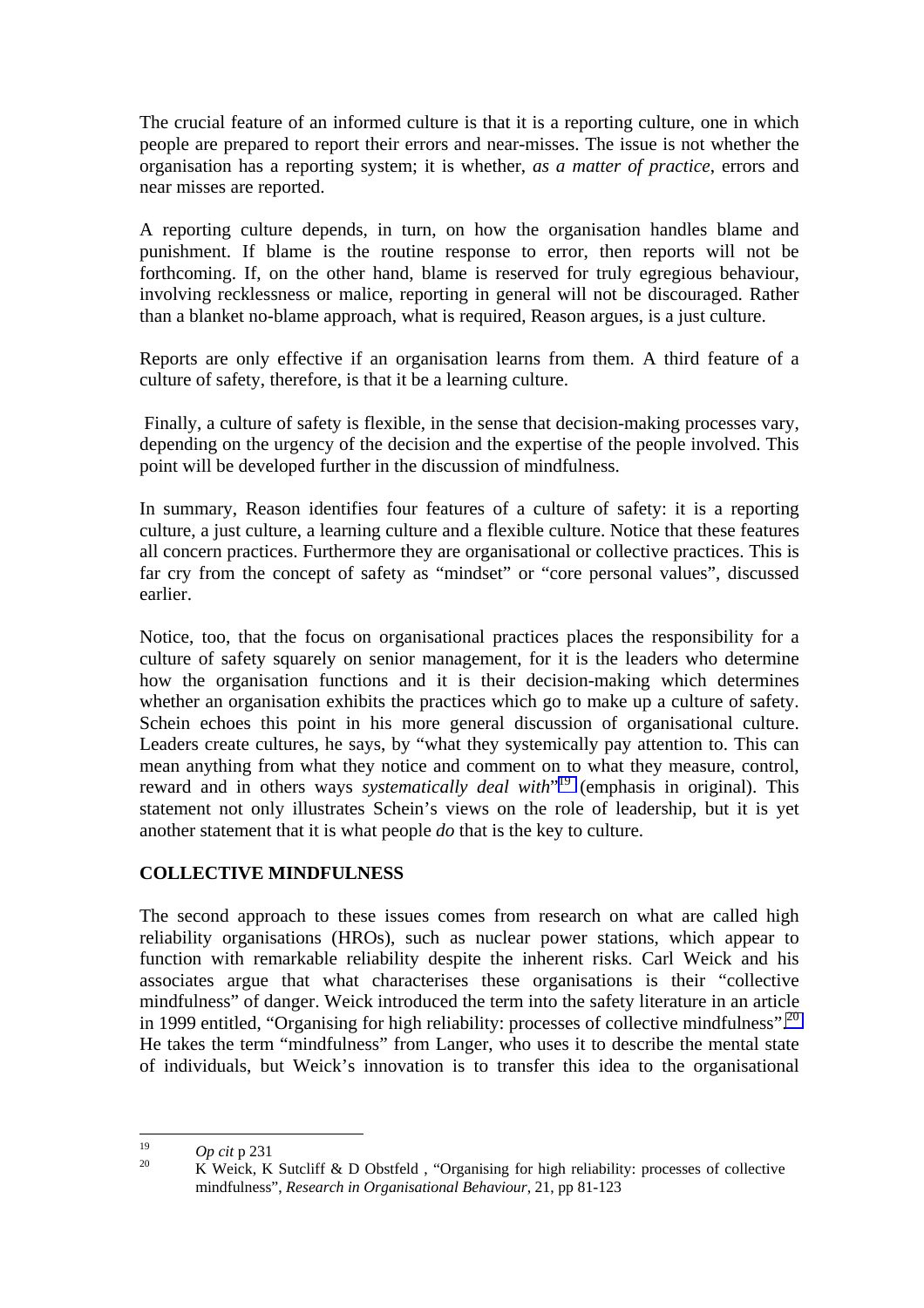context. He describes his thinking as an "extension of (Langer's) model to the group  $level$ <sup>", 21</sup>

Because mindfulness is normally thought of as an individual level phenomenon, it is important to emphasise that Weick sees collective mindfulness as a characteristic of organisations. Consider for instance the following comment. HROs "organise themselves in such a way that they are better able to notice the unexpected in the making and halt its development".<sup>22</sup> This is first and foremost a statement about style of organisation, not about the mental state of individuals.

The term collective mindfulness is potentially confusing. It can easily be understood as referring to a group whose members are all individually mindful. In my experience this is what employers assume when they are introduced to the idea and it is this which sparks their interest. A company whose employees were all individually mindful of risks would be a dream come true for many employers.

Of course, mindful organisations will generate mindful individuals. Furthermore, mindfulness at the individual level is arguably the ultimate goal. Weick at times talks about mindful organisations as ones where "people begin to expect mindfulness from one another".<sup>23</sup> But his fundamental point is that individuals will only be mindful if there are processes of mindfulness at the organisational level.

There are clear parallels here with safety culture. First, while employers tend to focus at the level of the individual and would love to be able to inculcate safety awareness or mindfulness directly into the consciousness of their workforces, the theorists of both safety culture and collective mindfulness insist that these are group level phenomena.

A second point of convergence between the two ideas is their focus on practices. According to Weick,

(Mindfulness) is as much about what people do with what they notice as it is about the activity of noticing itself….. Mindfulness in HROs is distinctive because it is closely related to the repertoire of action

capabilities. 24

Reason and others make a precisely analogous point when they argue that practices rather than values are the focal point of safety culture.

#### **The processes of mindful organising**

Weick et al identify five processes of mindfulness. I shall outline them here and identify similarities with Reason's formulation of the culture of safety.

1. *Preoccupation with failure*

 $21$ 

<sup>&</sup>lt;sup>21</sup> *Op cit* p 90<br><sup>22</sup> K Weick & K Sutcliffe, *Managing the Unexpected: Assuring High Performance in an Age of Complexity*, (San Francisco: Jossey-Bass, 2001), p 3.<br>
<sup>23</sup> Weick et al, 2001, *op cit*, p 120.<br>
Weick et al, 1999, *op cit*, p 90.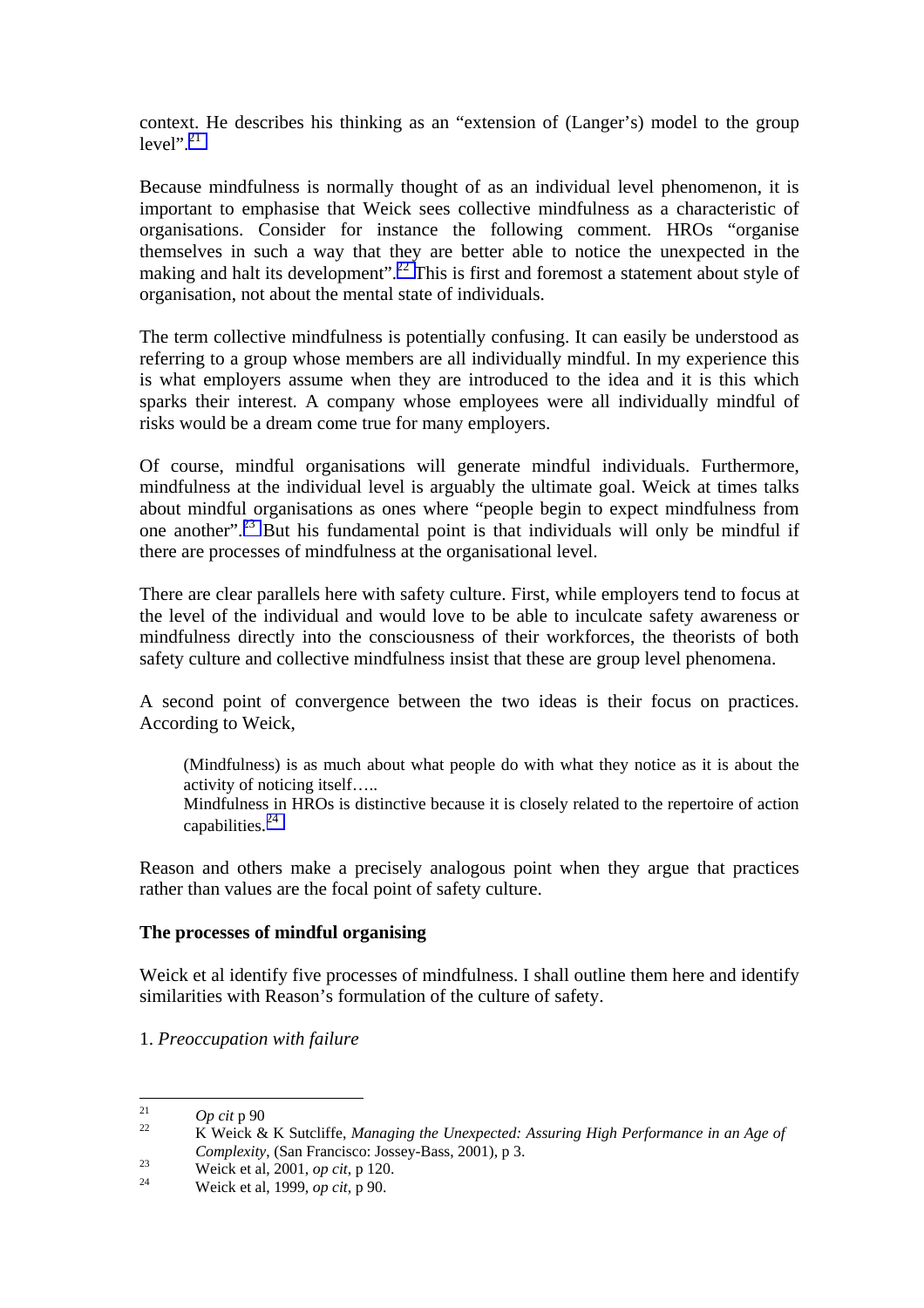Mindful organisations understand that long periods of success breed complacency and they are therefore wary of success. They are preoccupied with the possibility of failure. They hunt for lapses, errors and incongruencies, recognising that these may be the precursors to larger failures. They therefore have well developed systems for reporting near misses, process upsets and small and localised failures of all sorts. In short, in Reason's terms they have well developed reporting cultures.

## 2. *Reluctance to simplify*

All organisations must simplify the data which confront them in order to make decisions and move forward. Simplification means discarding some information as unimportant or irrelevant. But this is inherently dangerous, for the discarded information may be the very information necessary to avert disaster. "Simplifications increase the likelihood of eventual surprise".<sup>25</sup> Mindful organisations are therefore reluctant to discard information. "They position themselves to see as much as possible".26 They socialise their workforces to notice more and they employ more people whose job is to explore complexity and to double check on claims of competency and of success. Cost cutting organisations regard such people as redundant and work on the assumption that redundancy is the enemy of efficiency. Mindful organisations treat redundancy as vital for the collection and interpretation of information which is necessary to avert disaster.

The reluctance to simplify does not correspond precisely to one of the four features of a culture of safety identified by Reason. But it is clear that it is implied in his overall conception of a culture of safety as an informed culture. An organisation can only be adequately informed if it resists the temptation to discard and ignore information, that is, if it is reluctant to simplify.

## 3. *Sensitivity to operations.*

A crucial feature of mindful organisations is that their front line operators strive to maintain situational awareness, or sensitivity to operations, that is, they strive to remain as aware as possible of the current state of operations. Moreover, they strive to understand the implications of the present situation for future functioning. All this presupposes front line operators who are highly informed about operations as a whole, about how operations can fail and about strategies for recovery. Again, while this does not correspond precisely to one of Reason's four elements, it is implied in his notion of an informed culture.

It is not only front line operators who must be sensitive to operations. Mangers must be sensitive to the experience of their front line operators, in particular by encouraging them to report on their experiences. Weick notes that "people who refuse to speak up out of fear enact a system that knows less than it needs to know remain effective"<sup>27</sup>. This is precisely the point which Reason makes in talking about the importance of a noblame culture, or more accurately, a just culture.

 $25$ 

<sup>25</sup>*Op cit* p 94. 26 Weick et al, 2001, *op cit*, p 11. 27 Weick et al, 2001, *op cit*, p 13.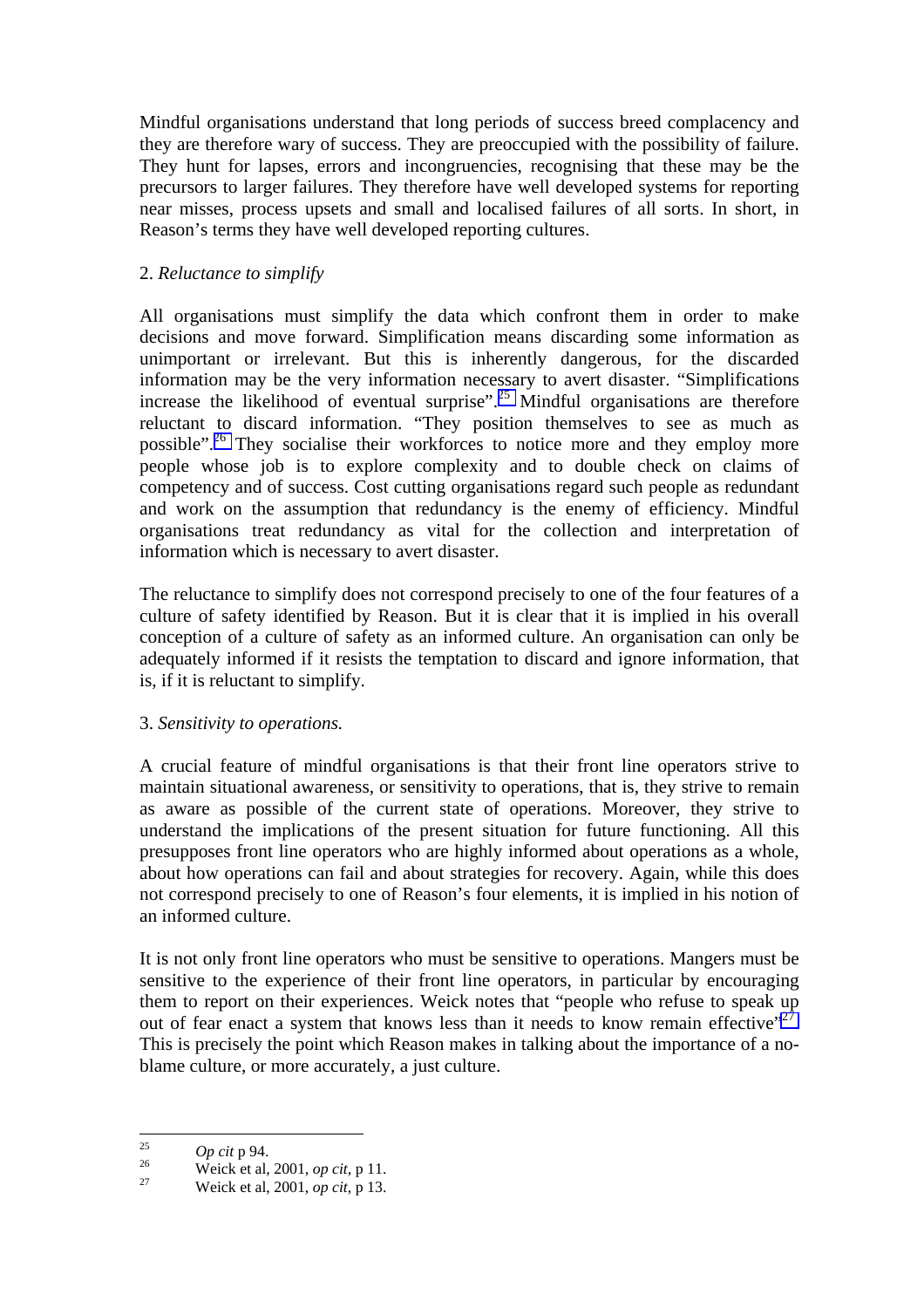## 4 & 5. *Commitment to Resilience and Deference to Expertise*

The last two features of mindful organising I deal with together, for reasons which will become apparent in a moment.

According to Weick, mindful organisations show a commitment to resilience, by which he means that they are not disabled by errors or crises but mobilise themselves in special ways when these events occur, in order to deal with them. For example, "knowledgeable people self-organise into ad hoc networks to provide expert problem solving. These networks, which have no formal status, dissolve as soon as normalcy returns".28 Thus, air traffic controllers, at times of peak activity may group themselves around a single screen to give advice and backup to the controller in the hot seat.

Related to this is the deference to expertise. When operations are being carried out at very high tempo, decisions "migrate" to the people with the greatest expertise or knowledge about the events in question. These people may be relatively low in the hierarchy, but at such times, more senior managers will defer to their expertise. Researchers have identified this as a consistent pattern in flight operations on aircraft carriers, for example. When the tempo returns to normal, authority moves back up the hierarchy.

Reason's notion of a culture of safety as a flexible culture is intended to refer to both these ideas. A flexible culture, he says, allows ad hoc decision making groups to deal with crisis situations and involves a deference to expertise at whatever level in the organisation it may be located. Reason and Weick draw on the same research findings on high reliability organisations in their respective discussions and Reason even quotes some of Weick's earlier work in developing his concept of flexible cultures, $29$  so it is not surprising that their concepts converge in the way they do.

#### **Summary to this point**

Organisational mindfulness is a concept which excites interest, and deservedly so. It promises a radically new way of moving organisations to a higher stage of safety. However, the analysis presented here demonstrates that it is not as dramatic a departure from Reason's version of the culture of safety as might at first appear. Weick himself acknowledges the close connections. He suggests that

the concept of safety culture illuminates what it means to create a culture of mindfulness… Our interest in safety cultures stems (in part) … from their concern with mindfulness. 30

Both concepts refer, in the first instance, to organisational not individual level characteristics and both are concerned, in the first instance, with behaviour rather than values. Finally, both authors recognize that the state they advocate is rare, and it is probably fair to say that both concepts are ideals against which real organizations can be measured, rather than descriptions which apply in their entirety to any organization.

<sup>28</sup> 28 Weick et al, 1999, *op cit*, p 100.

<sup>29</sup> Reason, 1997, *op cit* pp 216-7. 30 Weick et al, 2001, *op cit* p127.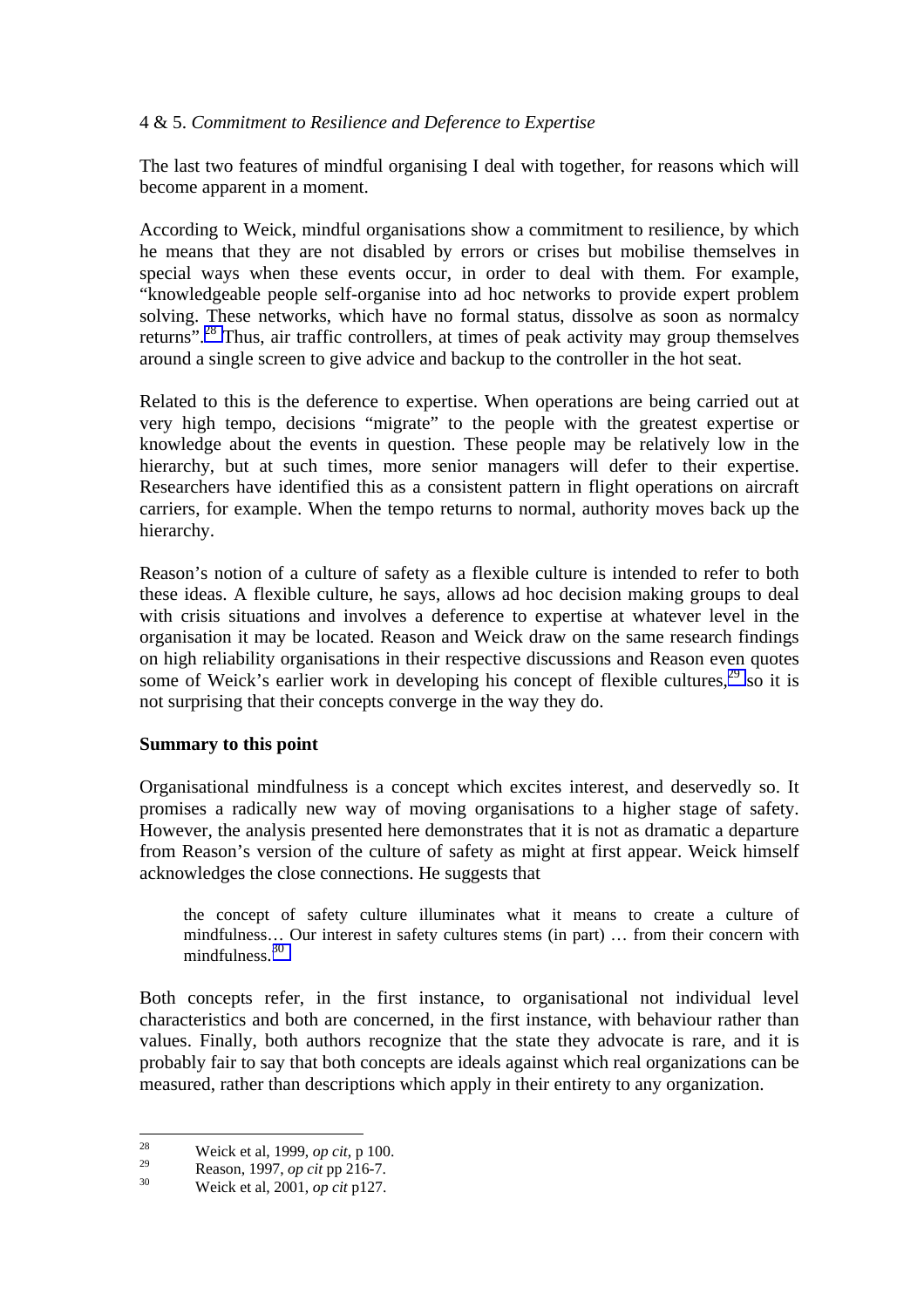## **SAFE BEHAVIOUR**

The third approach to be discussed here is the use of behaviour modification strategies to promote safe behaviour. The most common "programmes require front line staff to carry out behavioural safety observations on their colleagues" and feed the results back on a one-to-one basis.<sup>31</sup> The feedback process requires sensitivity and observers need to be trained to do this effectively. An interesting variation of this approach does not require the observer to give one-to-one feedback: a single observer counts the number of instances of the behaviour in question, for example cases of workers not wearing hearing protection, and reports the statistics. If observations are done at regular intervals trend data can be prepared and the mere fact of measuring and reporting on the behaviour is often enough to generate improvement.<sup>32</sup>

The popularity of the behaviour modification approach stems from the widely held view that "human factors" contribute to the great majority of accidents. A conclusion which is frequently drawn from this observation is that the focus of accident prevention efforts needs to be shifted from engineering solutions to ensuring compliance with safe work practices. As the general manager of DuPont Australia once said,

Both government safety organisations and unions are quite simplistic on safety. They focus on equipment, not on the acts of people. In our experience, 95 per cent of accidents occur because of the acts of people. They do something they're not supposed to do and are trained not to do, but they do it anyway. Changing this behaviour is much harder than focussing on equipment. When you've done the technical things you've only just started. That's just the tip of the iceberg of safety management.<sup>33</sup>

This is the basis of the famous DuPont approach. Those responsible for developing the DuPont system assert strenuously that it is far more than a simple behaviour modification system, but its emphasis is undeniably on behaviour modification and that is how it is understood by many of its advocates as well as its critics.

Supporters of the DuPont system point out that behaviour modification does indeed reduce accident rates. Critics claim that focussing on behavioural change diverts attention for the deeper causes of accidents - unsafe working conditions. They note, moreover, that the behavioural approach is relatively ineffective when it comes to occupational health and environmental issues.

This is not the place for a comprehensive evaluation of behaviour-based strategies in general or the DuPont system in particular<sup>34</sup>. My purpose here is to highlight the relationship between behaviour modification and culture change. Attempts to change behaviour are attempts to change "the way we do things around here"; *ipso facto* they are attempts to change the culture of the organisation. Flemming and Lardner allude to this in their comprehensive account of behaviour-based systems:

 $31$  $M$  Flemming  $\&$  R Lardner "Strategies to promote safe behaviour as part of health and safety management systems", contract research report 430/2002 for the UK Health and Safety

Executive, p 10.<br>
J Whiting, "On safe behaviour", (1993) 64 Australian Safety News 7, pp 43-5.<br>
Interview with the author. The flaws in such thinking will be addressed later.<br>
A useful discussion of the DuPont system can b management in the US and Japan" pp 367-390 in K Frick et al*, Systematic Occupational Health and Safety Management*, (Oxford: Pergamon, 2000).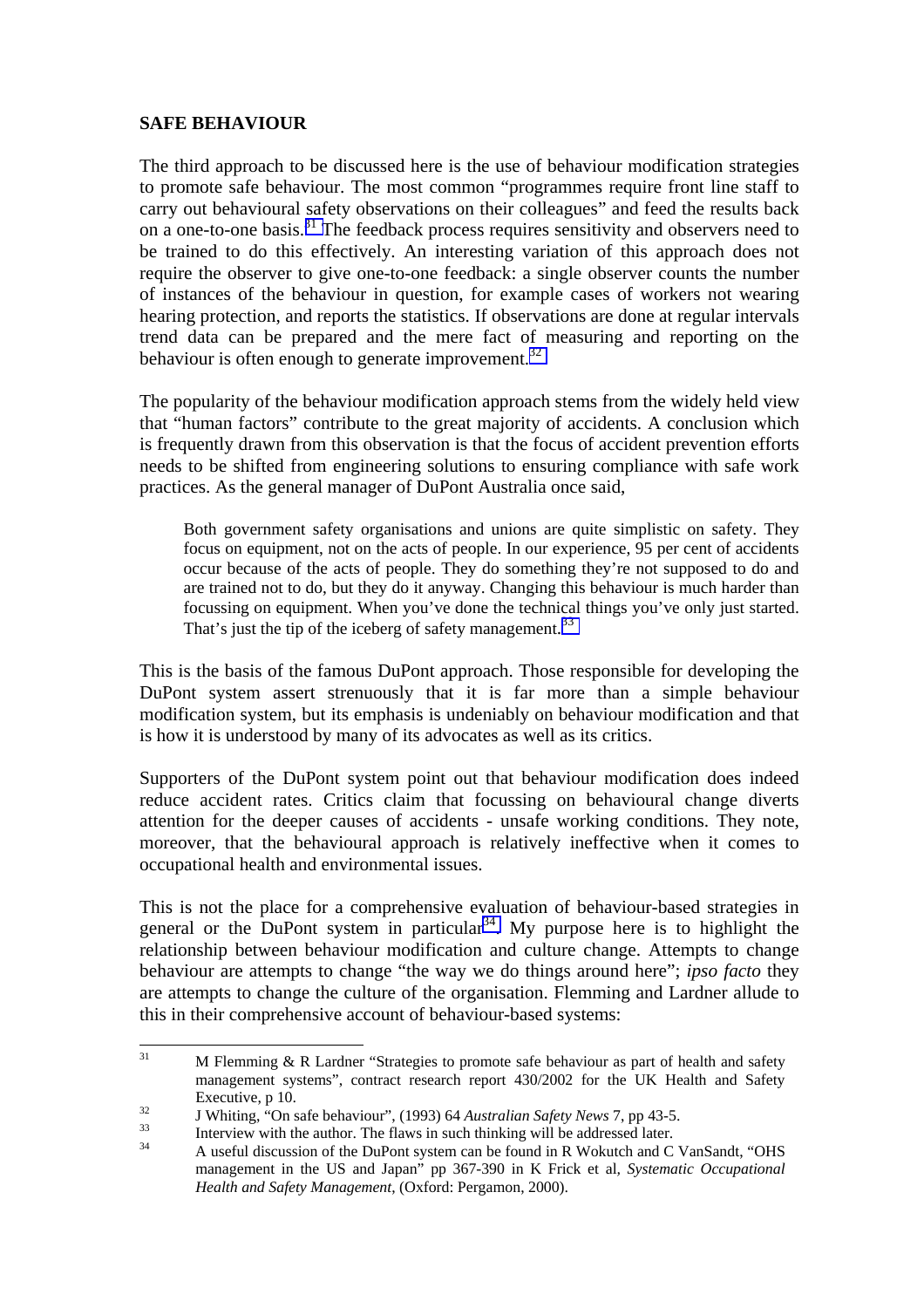Promoting safe behaviour at work is a critical part of the management of health and safety, because behaviour turns systems and procedures into reality. On their own, good systems do not ensure successful health and safety management, as the level of success is determined by how organisations 'live' their systems.<sup>35</sup>

This paragraph echoes the hopes discussed earlier that cultures of safety offer a way to overcome the limitations of safety systems.

Flemming and Lardner point out that behaviour modifications programs often fail to achieve their full potential by focussing exclusively on the behaviour of front line staff. They argue that the behaviour of management is highly relevant to safety, two critical behaviours being:

- Meeting with employees frequently to discuss safety issues
- Responding quickly to safety suggestions and concerns raised by employees.<sup>36</sup>

They go on to suggest ways in which such behaviour can be observed and measured.<sup>37</sup>

Again, the connection to culture is obvious. As discussed earlier, the behaviour of leaders is the crucial determinant of the culture of an organisation. If the behaviour of leaders can be modified to ensure that they attend systematically to safety, the culture of the whole organisation is transformed.

Thus, behaviour modification, understood as including the behaviour of managers, is closely connected with culture change. It is not only a powerful tool for achieving culture change, but more than this, since culture refers to patterns of behaviour, modifying behaviour in an organisational context by definition modifies culture.

Safe behaviour programs will not, however, generate a culture of safety in the fullest sense. This is because the aim of most behaviour modification programs is to identify behaviour which is not in accord with safe working procedures, and to bring it into compliance. Yet a culture of safety is more than a culture of compliance – it is, if we follow Reason, an informed culture. To be fully informed, an organisation must not only identify and rectify non-compliance, it should identify the reasons for noncompliance, for if these are not attended to any behaviour change achieved in the short term will not be long lasting. As Flemming and Lardner put it,

Whilst a focus on changing unsafe behaviour into safe behaviour is appropriate, this should not deflect attention from analysing why people behave unsafely. To focus solely on changing individual behaviour without considering necessary changes to how people are organised, managed, motivated, rewarded and their physical work environment, tools and equipment can result in treating the symptoms only, without addressing the root causes of unsafe behaviour. 38

 $35$ 

<sup>35</sup>*Op cit*, p 1. 36 *Op cit*, p 22. 37 *Op cit*, p 27. 38 *Op cit*, abstract.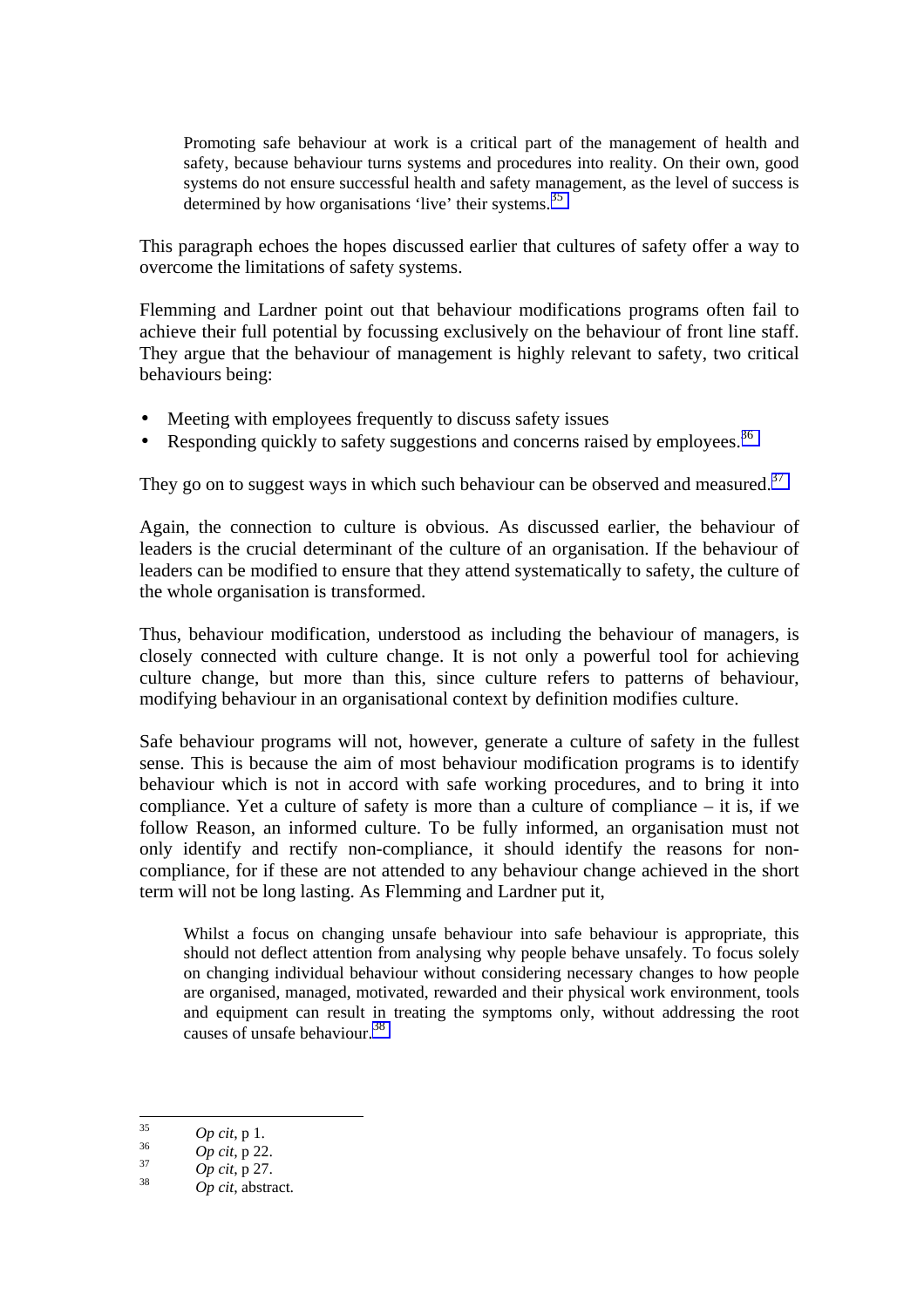Moreover the procedures themselves are often not optimal. A recent survey of oil and gas industry employees in Australia found that two thirds of them believed "the procedures do not always describe the safest way of working".<sup>39</sup> An informed culture will tend to identify and corrects defective procedures, while a culture which emphasises compliance will tend not to.

Finally some accidents have nothing to do with unsafe behaviour and are a direct consequence of latent conditions.<sup>40</sup> An organisation which has mechanisms to inform itself will identify these failures; an organisation which focuses on correcting unsafe behaviour will not.

To summarise, behaviour modification generally aims to produce a culture of compliance. This is a culture of safety only in a very limited sense. In Reason's work, the culture of safety is a far richer concept, lying beyond the reach of conventional behaviour modification techniques.

### **A variant of safe behaviour: risk-awareness**

There is one variant of the safe behaviour strategy which is sufficiently distinctive to warrant a separate discussion, namely the promotion of risk-awareness within the workforce.

Most organisations rely heavily on rules and procedures for the control of hazards. Quite apart from the issue of whether or not employee behaviour is in compliance there are fundamental problems with any hazard control strategy which relies on compliance with procedures. Accident investigations frequently reveal that employees did not know what the appropriate rules were and even that there were no rules appropriate to the particular circumstances. The issue was highlighted by the train crash at Glenbrook near Sydney in 1999 in which seven lives were lost.<sup>41</sup> The inquiry found that the railways relied primarily on rules to assure safety. Furthermore the rules seemed never to be complete, for every time an accident occurred the authorities promulgated a new rule designed to prevent a recurrence of that particular incident. The result was a rulebook of thousands of pages which no one fully comprehended. The inquiry recommended that the authorities reduce their reliance on rules and seek to inculcate risk-awareness directly into their employees. Then, if employees were unaware of the rules, or it turned out that there were no applicable rules, they would be able to work out for themselves the safest course of action.

Many companies are seeking to inculcate risk-awareness into their employees. Esso, for example, has a "step back five by five" program. The idea is that before starting a new job, the employee should take five steps back, metaphorically, and take five minutes to think about what might go wrong and how this might be avoided.

 $30^{\circ}$ 39 B. Safari, *The Human Factor: A benchmark of worker attitude to health, safety and the environment in the Australian oil and gas industry, 1999-2001*, Report to the National Oil and Gas Safety Advisory Committee, National Institute of Labour Studies, Flinders University, 2001, p 36.<br>
<sup>40</sup> Reason, 1997, *op cit*, p 18.<br>
<sup>41</sup> P McInerney, *Final Report of the Special Commission of Inquiry into the Glenbrook Rail* 

*Accident*, Sydney: NSW Government, 2001.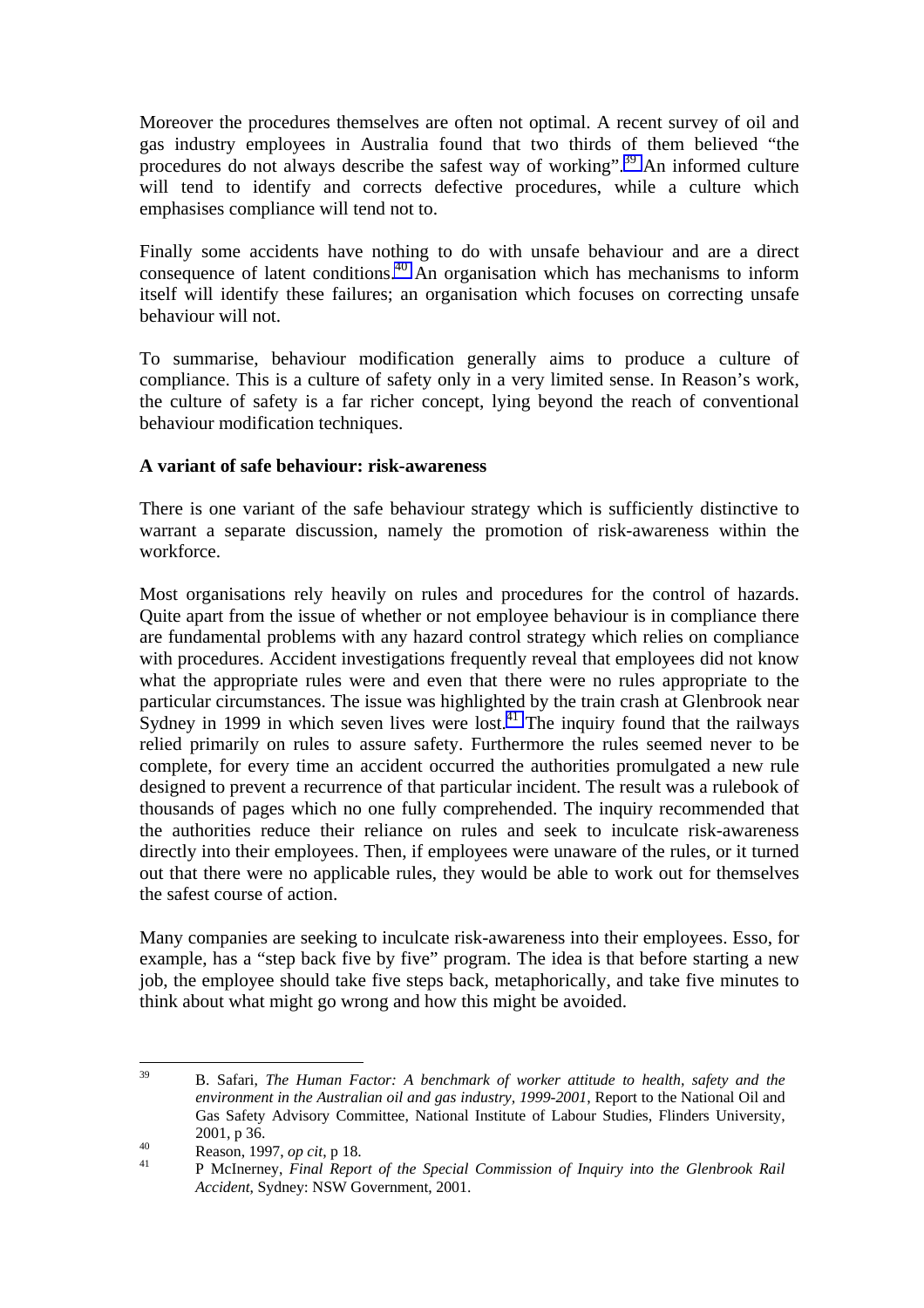Another simple risk-awareness exercise which employees can be asked to carry out is to identify three ways in which things might go wrong and steps which will be taken to ensure that these unwanted outcomes do not occur. This practice has been recommended to air force pilots doing risk assessments prior to sorties.<sup>42</sup>

Few organisations, however, realise that simply urging employees to comply with such a requirement is not enough and that organisational practices must encourage the required mental approach. One company that has taken the extra step is Western Mining Corporation (WMC). It has a strategy similar to Esso's, called "take time, take charge", that aims to get people to stop and think and then take some appropriate action. What makes this happen is that supervisors are required to ask workers each day to tell them of instances where the have taken time and taken charge. What makes *this* happen is that, at weekly meetings with managers, supervisors are asked to provide examples of take-time-take-charge that have been reported to them. There is also feedback to original reporters in cases which are judged to be of significance. WMC has an employee at the corporate level whose full-time job is to supervise the whole process (WMC has about 4000 employees), a clear indication of the company's commitment to make this set of practices work.

Let us remain with WMC's approach for the moment and analyse it a little more detail. First, it is behaviour modification, but with a difference. The desired behaviour is not conformity with any specific safety requirement. Rather the behaviour of front line employees is to be changed in such a way as to make them more risk-aware. What is required is that they undertake a process. The outcome of the process is not predetermined and it is not possible to assess conformity with this requirement by direct observation. Instead, conformity is monitored, and encouraged, by asking employees to describe the process they have undertaken and the risk controls which they have identified as being necessary. Furthermore, the behaviour of managers and supervisors is integral to the process. Their behaviour of asking and telling is crucial to the success of this strategy and, interestingly, this behaviour is more directly observable than that of front line employees. From a behaviour change perspective, then, it is the behaviour of supervisors and managers which is the immediate target of change.

Second, precisely because this is about changing practices within an organization, it amounts to culture change. But because the focus is on individual practices, this will not by itself result in the full culture of safety envisaged by Reason. On the other hand promoting risk-awareness is a strategy which goes beyond rule-compliance and in so doing it promises to overcome some of the limitations of strategies which seek merely to develop cultures of compliance.

Third, risk-awareness is synonymous with mindfulness at the level of the individual. While this is certainly one of the aims of a mindful organisation, it cannot be equated with organisational mindfulness. Indeed, unless it is part of a strategy to develop organisational mindfulness it is unlikely to succeed. As employees become more riskaware they are more likely to report matters of concern and more likely to make suggestions for safety improvements. If the organisation is one which discourages reporting and fails to act on information and suggestions coming from its workforce,

 $42^{\circ}$ 42 Consultancy work by the author. Another example of this approach is the West Australian government's program, "Thinksafe SAM". (SAM is short for: Spot the hazard, Assess the risk, Make the change).